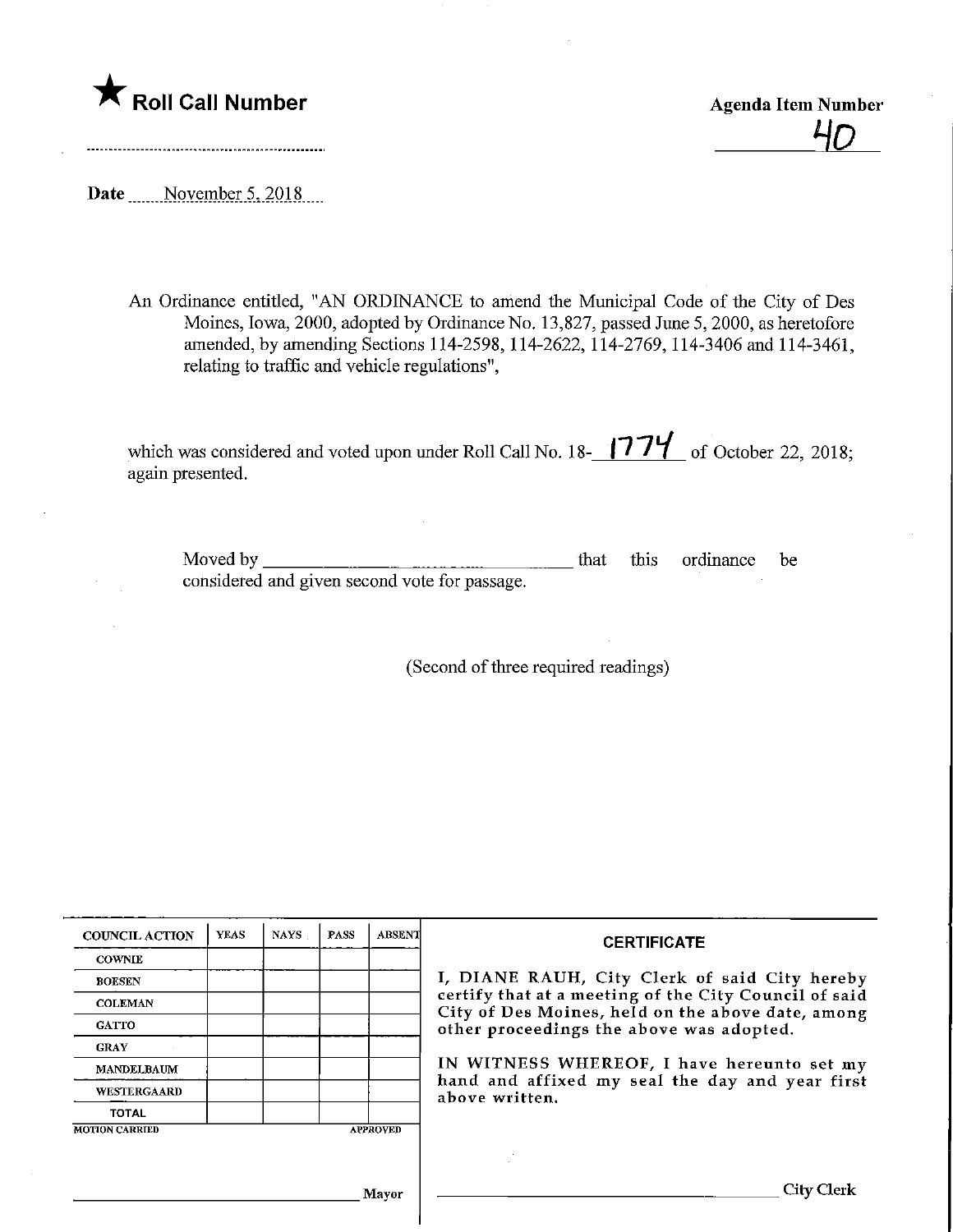| COY OF DES MOINES |                            |                          | Date: $\vert$ October 22, 2018       |
|-------------------|----------------------------|--------------------------|--------------------------------------|
|                   | Council                    | Agenda Item No. 40       |                                      |
|                   | <b>Communication</b>       | <b>Roll Call No.</b>     | 18-1774                              |
|                   |                            | <b>Communication No.</b> | 18-519                               |
|                   | Office of the City Manager |                          | Submitted by: Steven L. Naber, P.E., |
|                   |                            |                          | <b>City Engineer</b>                 |

### AGENDA HEADING:

Amending Chapter 114 of the Municipal Code regarding traffic regulation changes as follows:

- A. Add an on-street handicap parking space-E 16th Street adjacent to 1601 E Court Avenue.
- B. Restrict on-street parking-south side of Leyden Avenue, east of E 43rd Street.
- C. Removal of parking restrictions in new parking insets on Maple Street, E 2nd Street, and E 4th Street.

### SYNOPSIS:

Recommend approval of the staff recommendation and the ordinance regarding the traffic regulation changes.

### FISCAL IMPACT:

Amount: Minor costs for sign installations.

Funding Source: 2018-19 Operating Budget, Page 84 Engineering Department Traffic and Transportation—Sign, Painting, Signal and Lighting, EG062080.

### ADDITIONAL INFORMATION:

A. The resident at 1601 E Court Avenue requested a handicap space be signed on E 16th Street adjacent to her home. Her driveway is located off E Court Avenue; however, the accessible entrance to her home is located on the E 16th Street side of her home. The proposed code change will provide one (1) signed handicap space on E 16th Street adjacent to 1601 E Court Avenue. This parking space is available to any vehicle with a handicap hang tag or license plate. The following revisions to the Municipal Code will place this change into effect.

Sec. 114-2769. East Sixteenth Street-East Vine Street to East Aurora Avenue.

East Sixteenth Street, on the east side, from a point 125 feet south of East Court Avenue to a point 25 feet north thereof, is designated a handicapped parking space, and is subject to the same prohibition as is found in subsection  $114-616(a)$  of this chapter.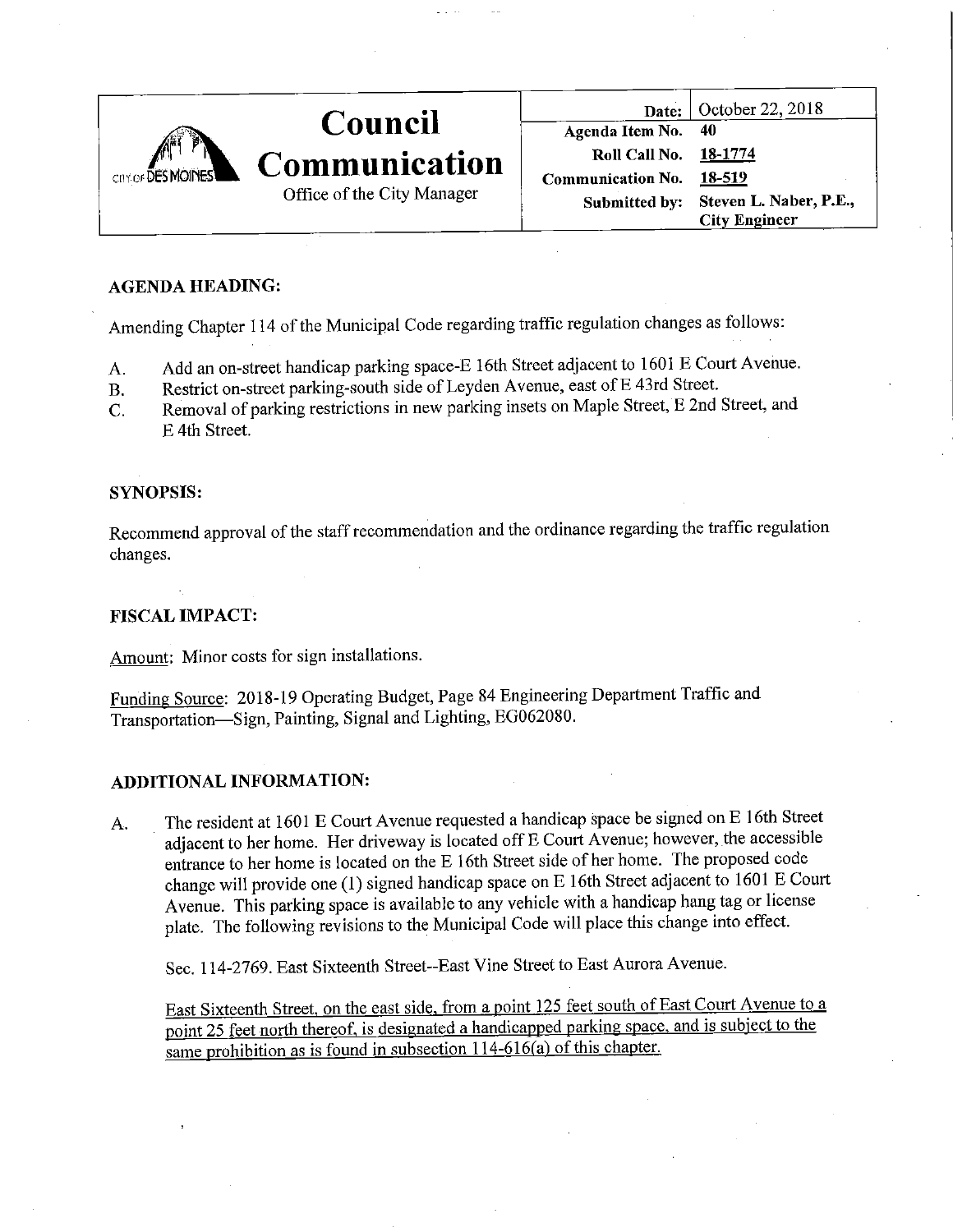#### Council Communication No. 18-519 Page 2 of 4



B. A resident requested that parking be restricted in the 4200 block of Leyden Avenue. Field review determined from 140 feet west of E 43rd Street to the dead-end east of E 43rd Court, the street width narrows to 25-feet. The City's Parking Restriction Policy states that parking should be prohibited on one (1) side of all residential streets having a width of 25-feet or less to facilitate snow removal operations and movement of service and emergency vehicles. The proposed code changes would remove parking on the south side of Leyden Avenue where the street narrows. Parking would remain on the north side of Leyden Avenue in this area. The following revisions to the Municipal Code will place this change into effect.

Sec. 114-3406. Leyden Avenue--East Thirty-eighth Street to East Forty-second Street dead end east of East Forty-third Court.

Levden Avenue, on the south side, from a point 140 feet west of East Forty-third Street to dead end east of East Forty-third Court, no parking any time.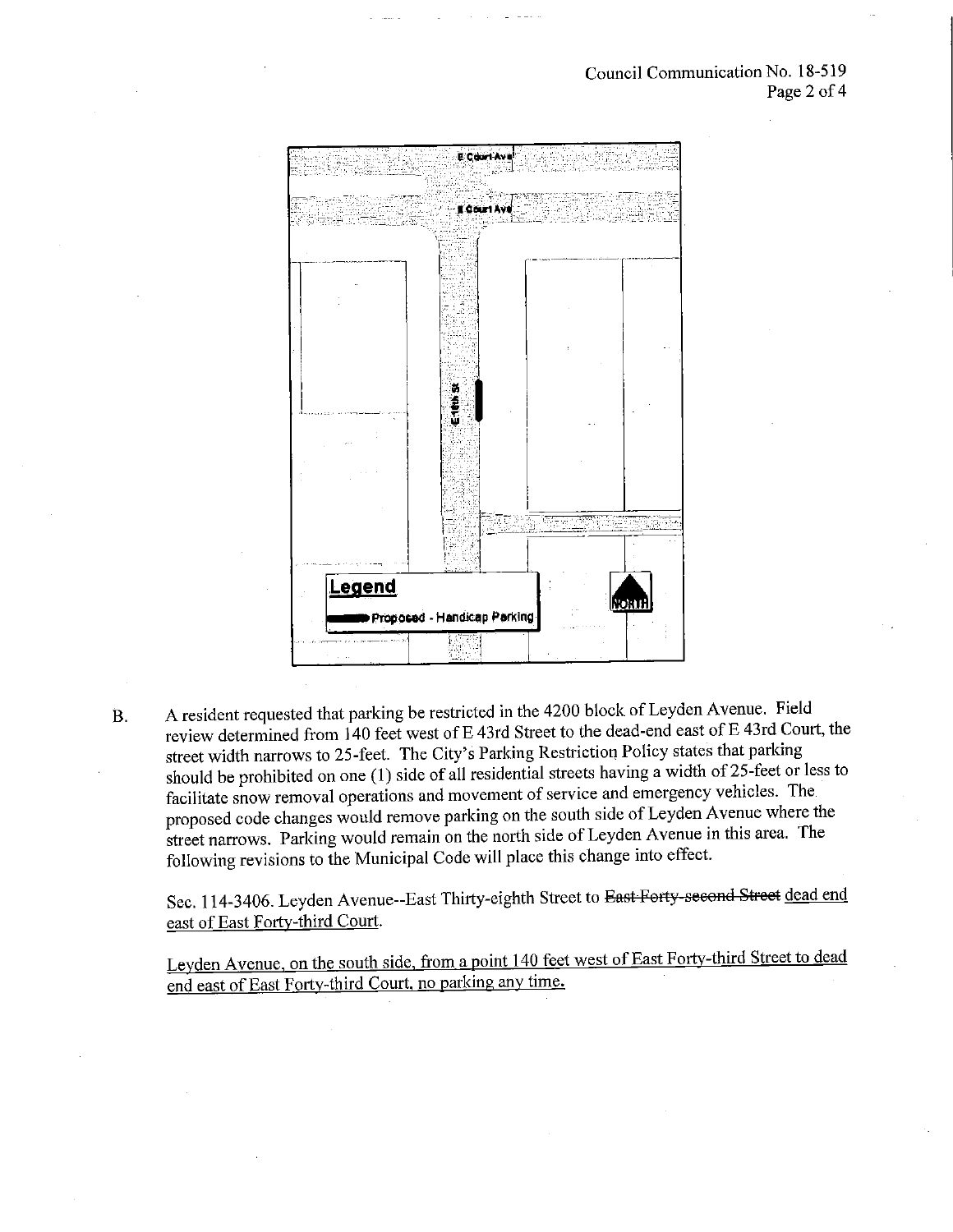

C. The Bridge District development installed parking insets on the east side of E 2nd Street, west side of E 4th Street, and south side of Maple Street. The following revisions to the Municipal Code will remove the parking restrictions for these new inset areas,

Sec. 114-2598. East Second Street-East Grand Avenue to Maple Street.

East Second Street, on the east side, from Des Moines Street to a point 755 feet north thereof, Maple Street, no parking any time.

Sec. 114-2622. East Fourth Street-East Vine Street to Maple Street.

East Fourth Street, on the west side, from Des Moines Street to a point 740 feet north thereof, Maple Street, no parking any time.

East Fourth Street, on the west side, from a point 880 feet north of Des Moines Street to Maple Street, no parking any time.

Sec. 114-3461. Maple Street-East Second Street to Knob Hill Drive.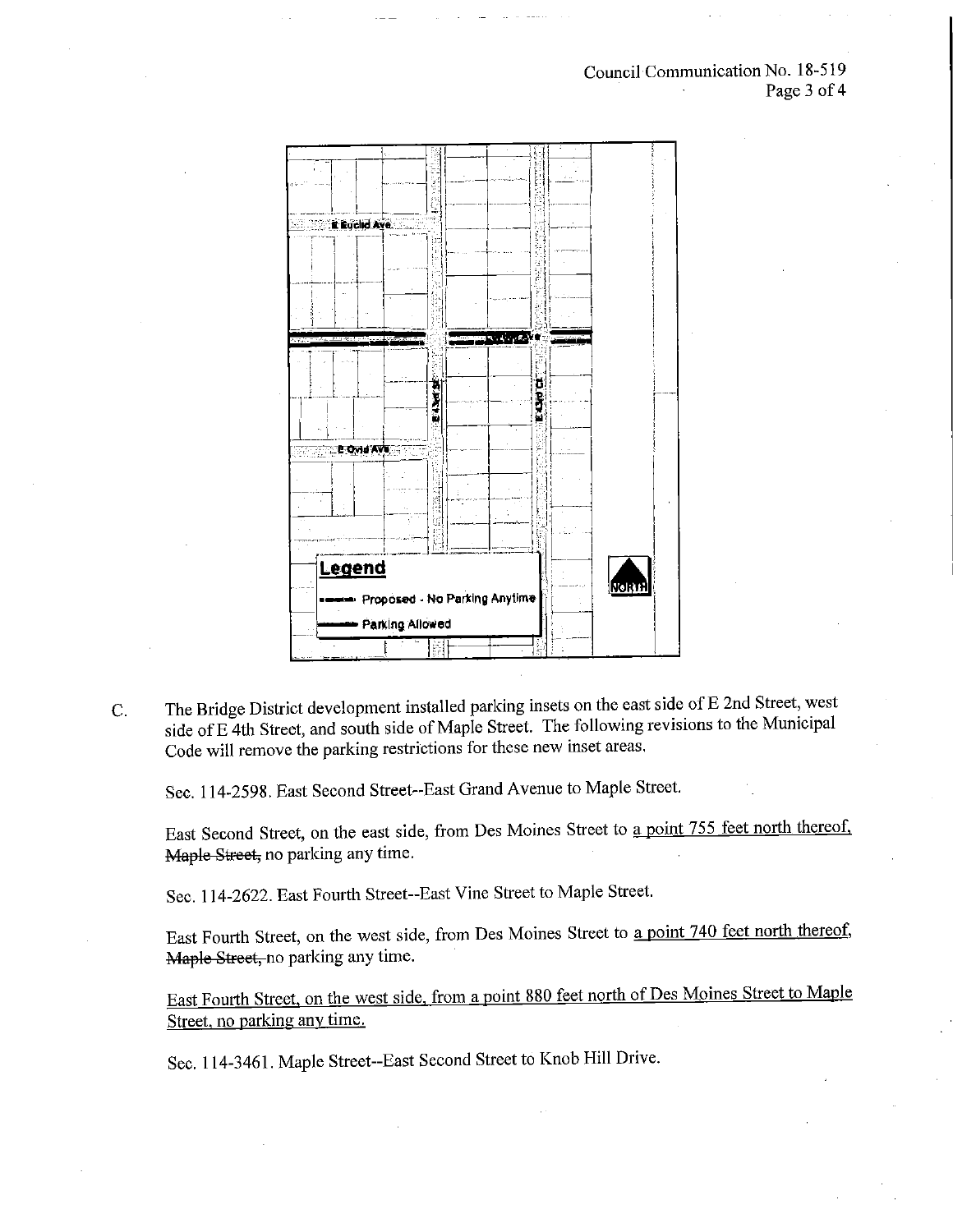Page 4 of 4

Maple Street, on the south side, from East Second Street to East Fourth Street, no parking any<br>time.

Maple Street, on the north side, from a point 166 feet west of East Fourth Street to a point 35 feot west thereof, commercial loading zone.



# PREVIOUS COUNCIL ACTION(S): NONE

# BOARD/COMMISSIONACTION(S): NONE

# ANTICIPATED ACTIONS AND FUTURE COMMITMENTS: NONE

For more information on this and other agenda items, please call the City Clerk's Office at 515-283-4209 or visit the Clerk's Office on the first floor of City Hall, 400 Robert D Ray Drive. Council agendas are available to the public at the City Clerk's Office on Thursday afternoon preceding Monday's Council meeting. Citizens can also request to receive meeting notices and agendas by email by calling the Clerk's Office or sending their request via email to cityclerk@dmgov.org.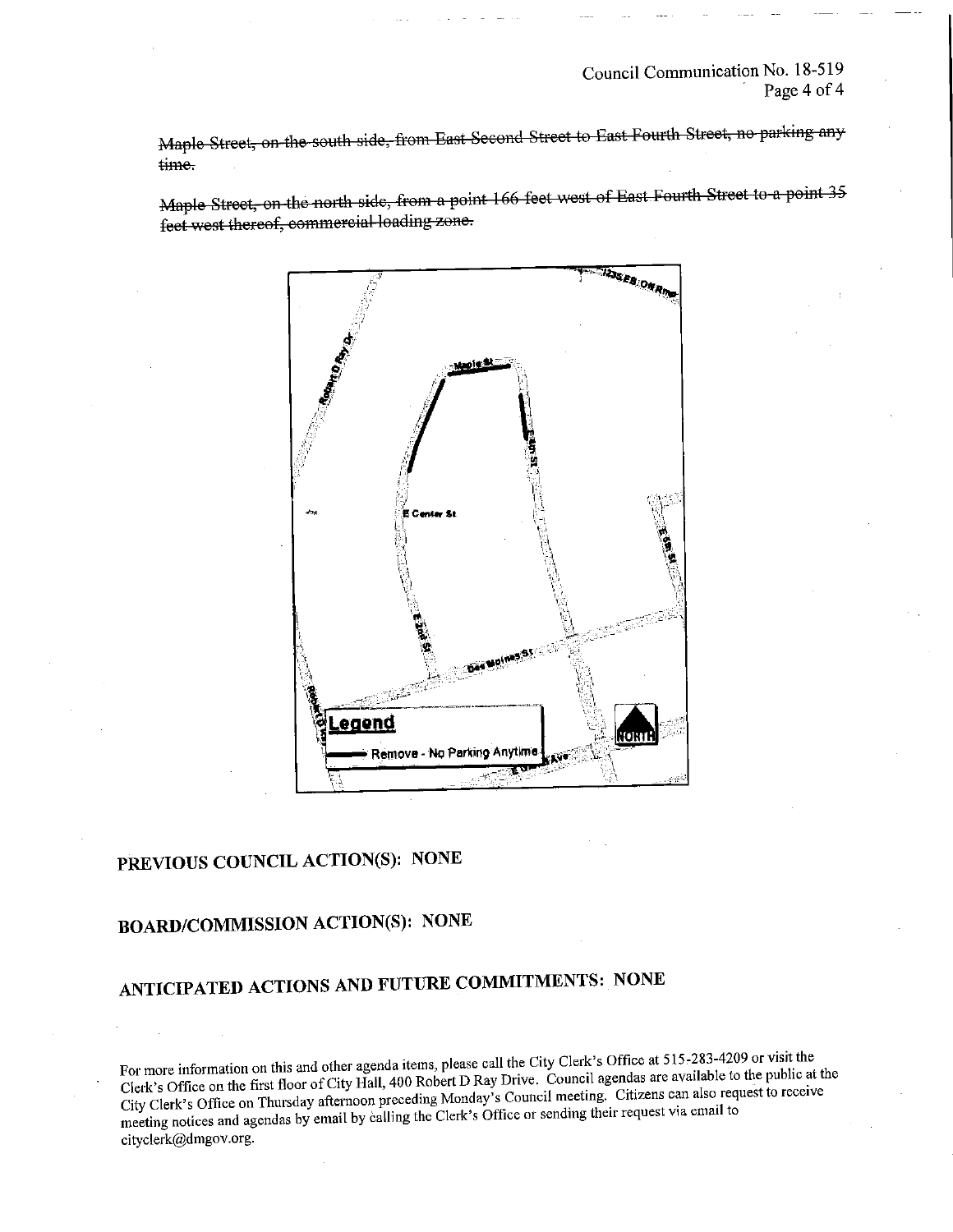#### ORDINANCE NO.

 $t\partial$ 

 $N$  ORDINANCE to amend the Municipal Code of the City of Des Moines, Icwa, 2000, adopted by Ordinance No.  $13,827$ , passed June 5, 2000, as heretofore amended, by anothermal Sections 114-2598, 114-2622, 114-2769, 114-3406 and 114-3461, relating to traffic and vehicle regulations.

Be It Ordained by the City Council of the City of Des Moines, Iowa:

Section 1. That the Municipal Code of the City of Des Moines, Iowa, 2000, adopted by

Ordmance No. 13,827, passed June 5, 2000, as heretofore amended, is hereby amended by

amending Sections 114-2598, 114-2622, 114-2769, 114-3406 and 114-3461, relating to traffic and

vehicle regulations, as follows:

## Sec. 114-2598. East Second Street--East Grand Avenue to Maple Street.

East Second Street, on the east side, from Des Moines Street to a point 755 feet north thereof Maple Street, no parking any time.

East Second Street, on the west side, from a point 250 feet north of Des Moines Street to a point 265 feet north thereof, no parking any time.

East Second Street, on the west side, from Des Moines Street to a point 50 feet north thereof, no parking any time.

## Sec. 114-2622. East Fourth Street-East Vine Street to Maple Street.

East Fourth Street, on fhe east side, from East Vine Street to East Court Avenue, no paridng any time.

East Fourth Street, on the west side, from East Walnut Street to a point 220 feet south thereof, no packing any time.

East Fourth Street, on the west side, from East Walnut Street to a point 50 feet north thereof, no parking any time.

East Fourth Street, on the west side, from East Locust Street to a point 3 0 feet north thereof, no parking any time.

East Fourih Street, on the west side, from a point 100 feet north of East Locust Street to a point 40 feet north thereof, commercial loading zone.

East Fourth Street, on the west side, from East Grand Avenue to a point 25 feet south thereof, no parking any time.

East Fourth Street, on the east side, from East Locust Street to a pomt 25 feet north thereof, no parking any time.

East Fourth Street, on. the east side, from a point 115 feet north of East Locust Street to East Grand Avenue, no parking any time.

1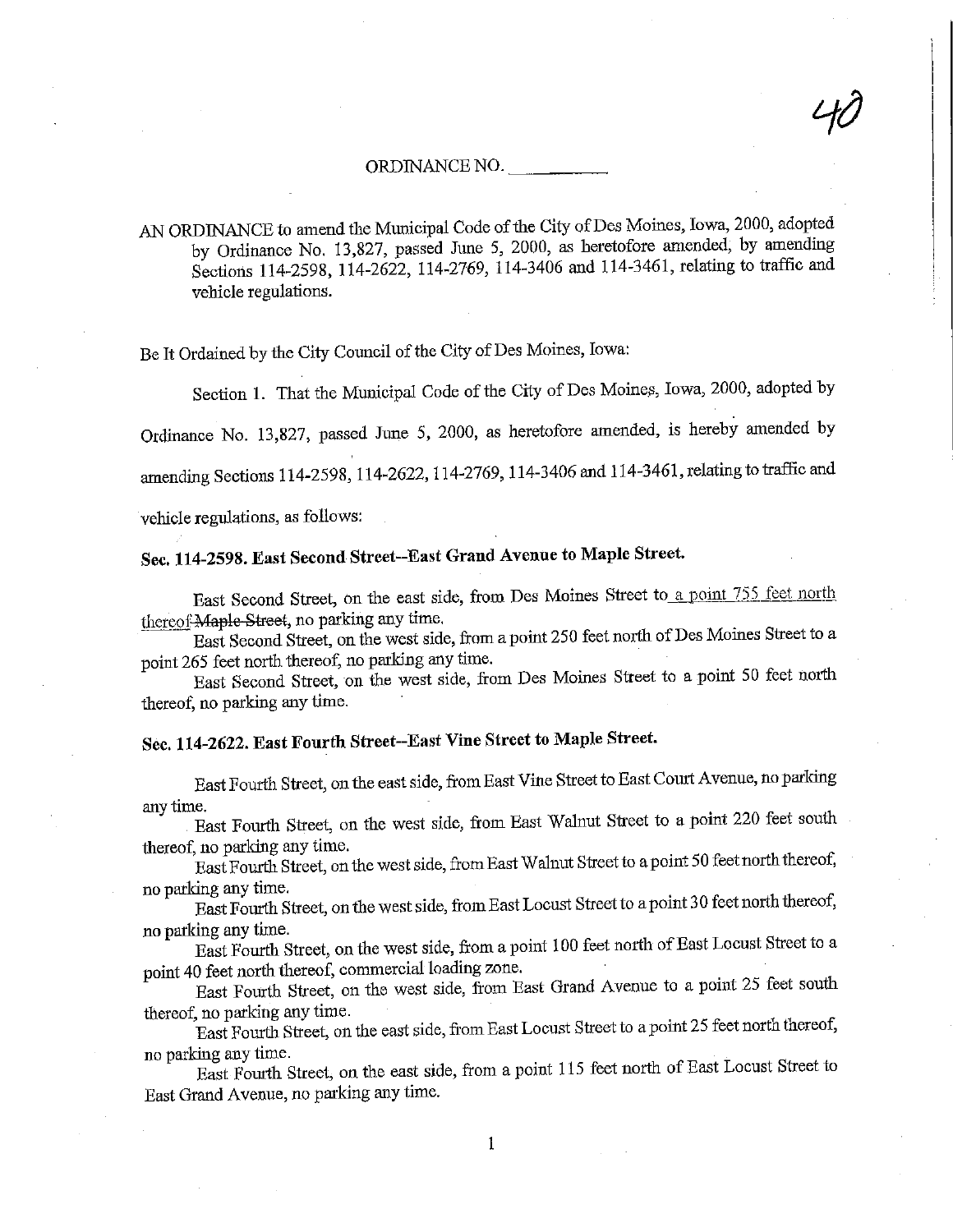East Fourth Street, on both sides, from a point 50 feet north of East Grand Avenue to a point 50 feet south thereof, no parking any time.  $p_{\text{init}}$  50 feet south thereof, no parking any time.

ast Fourth Street, on both sides, from a point 50 feet south of Des Montes Street to Des loines Street, no parking any time,

ast Fourth Street, on the east side, from Des Moines Street to a point 50 keep hour there is

o parking any time. ast Fourth Street, on the east side, from a point 200 feet norm of Des Moines Street to  $\theta$ point 90 feet north thereof, no parking any time,

East Fourth Street, on the west side, from Des Moines Street to a point 740 feet north thereof-Maple Street, no parking any time. East Fourth Street, on the west state, nome best from the month of Des Moines Street to

East Fourth Street, on the west side, from a point 880 feet north of Des Moines Street to  $\vert$  aple Street, no parking any time.

# Sec. 114-2769. East Sisteeuth Street-East Vine Street to East Aurora Avenue, i

ast Sixteenth Street, on the west side, from East Vine Street to East Wahild Street, no  $\sim$ East Sixteenth Street, on the west side, from East Vine Street to East Walnut Street, no<br>arking any time.<br>Fast Sixteenth Street, on the east side, from a point 125 feet south of East Court Avenue to

East Sixteenth Street, on the east side, from a point 125 feet south of East Court Avenue to a point 25 feet north thereof, is designated a handicapped parking space, and is subject to the same<br>prohibition as is found in subsection 114-616(a) of this chapter. prohibition as is found in subsection  $114-616(a)$  of this chapter.

East Sixteenth Street, on both sides, from a point 75 feet south of East Walnut Street to a point 75 feet north of East Walnut Street, no parking any time.

East Sixteenth Street, on the west side, from East Walnut Street to Capitol Avenue, no parking 7:00 a.m. to 5:00 p.m. school days. parkmg 7:00 a.m. to 5:00 p.m. school days,

. Bast Sixteenth Street, on the east side, from East Grand Avenue to a point 60 feet south thereof, no parking any time.

East Sixteentli Street, on the west side, from East Grand Avenue to a point 45 feet south thereof, no parking any time.

East Sixteenth Street, on the east side, from a point 60 feet south of East Grand Avenue to a point 115 feet south thereof, two-hour parking 9:00 a.m. to 4:00 p.m.

East Sixteenth Street, on the west side, from East Grand Avenue to Lyon Street, no parking any time.

East Sixteenth Street, on the east side, from East Grand Avenue to a point 50 feet north thereof, no parking any time,

East Sixteenth Street, on the east side, from a point 50 feet north of East Grand Avenue to

a point 110 feet north thereof, two-hour parking 9:00 a.m. to 4:00 p.m. East Sixteenth Street, on the west side, ftom Maple Street to a point  $\frac{1}{2}$  feet north there is  $\frac{1}{2}$ is designated a handicapped parking space, and is subject to the same prohibition as is found in subsection  $114-616(a)$  of this chapter.

East Sixteenth Street, on the east side, from Maple Street to Walker Street, no parking any time.

East Sixteenth Street, on the west side, from Walker Street to East University Avenue, no parking any time.

East Sixteenth Street, on the west side, irom East University, Avenue to a pomt 50 feet north thereof, no parking any time.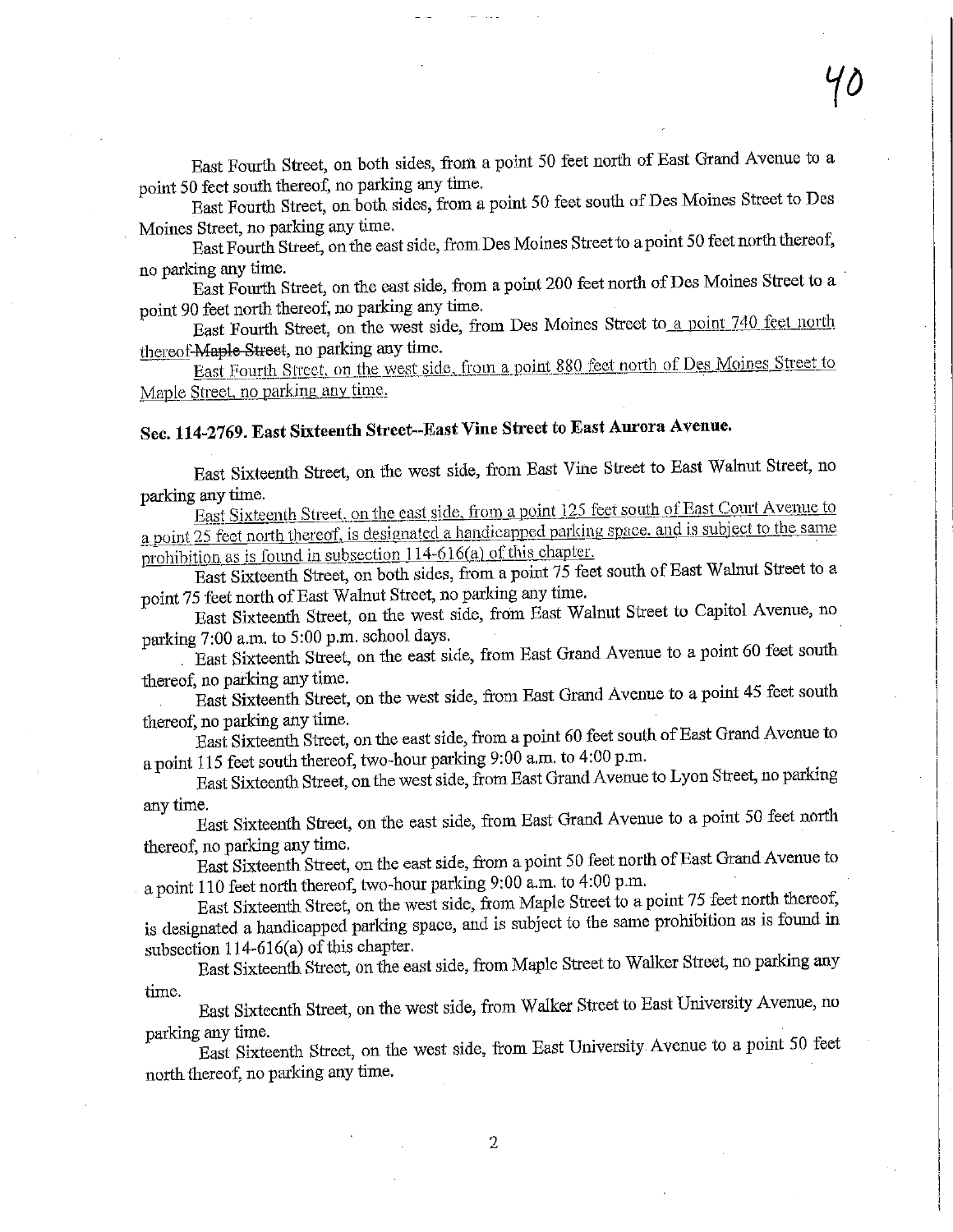East Sixteenth Street, on the east side, from a point 50 feet south of East University Avenue to a point 100 feet north of East University Avenue, no parking any time.

East Sixteenth Street, on the west side, from Cleveland Avenue to East Washington Avenue, no parking any time.

East Sixteenth Street, on the east side, ftom Alpha Avenue to Milton Avenue, no parking any time.

East Sixteenth Street, on the west side, from a point 50 feet south of Guthrie Avenue to a point 50 feet north of Gufhrie Avenue, no parking any time.

East Sixteenth Street, on the west side, from Milton Avenue to Hull Avenue, no parking any time.

East Sixteenth Street, on the east side, from Hull Avenue to a point 50 feet south thereof, no parking any time.

East Sixteenth Street, on the east side, from a point 200 feet south of Hull Avenue to a point 200 feet south thereof, no parking any time.

East Sixteenth Street, on the east side, from East Fleming Avenue to East Aurora Avenue, no parking any time.

### Sec. 114-3406. Leyden Avenue--East Thirty-eighth Street to East Forty second Street dead end east of East Forty-third Court.

Leyden Avenue, on the north side, from East Thirty-eighth Street to Belmar Drive, no parking any time.

Leyden Avenue, on the south side, from East Thirty-eighth Street to a point 50 feet east thereof, no parking any time.

Leyden Avenue, on the north side, from East Fortieth Street to East Forty-second Street, no parking any time.

Leyden Ayenue, on the south side, from a point 140 feet west of East Forty-third Street to dead end east of East Forty-third Court, no parking any time.

# Sec. 114-3461. Maple Street--East Second Street to Knob Hill Drive.

--Maple Street, on the south side, from East Second Street to East Fourth Street, no parking any time.

Maple Street, on the north side, from a point 166 feet west of East Fourth Street to a point 35 feet west thereof, commercial loading zone,

Maple Street, on the north side, from East Ninth Street to East Twelfth Street, no parking any time.

Maple Street, on the south side, from East Twelfth Street to East Thirteenth. Street, no parking any time.

Maple Street, on both sides, from East Fourteenth Street to a point 210 feet east of East Fifteenth Street, no parking any time.

Maple Street, on the south side, from a point 210 feet east of East Fifteenth Street to East Seventeenth Street, no parking any time.

Maple Street, on the north side, from East Eighteenth Street to a point 50 feet east thereof, no parking any time.